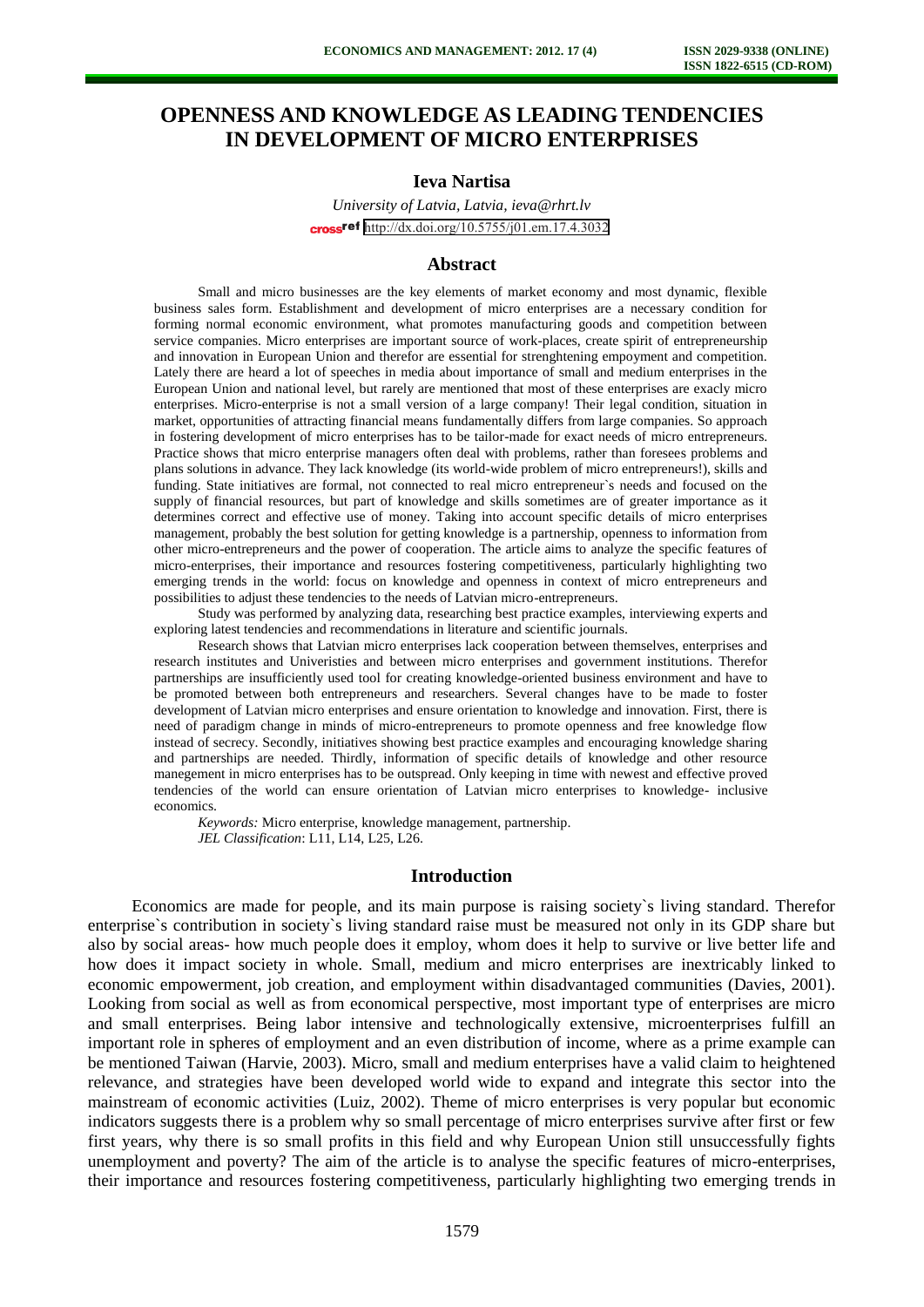the world: focus on knowledge and openness in context of micro entrepreneurs and possibilities to adjust these tendencies to the needs of Latvian micro-entrepreneurs. Research is basically theoretical but made with Latvian micro-enterprises in mind so research results could be applied into praxis as real-life suggestions for Latvian policy makers.

By Latvian Central Statistical Bureau data, in Latvia in year 2010 micro enterprises contributed 91.17% of all enterprises. Not only it is the most popular form of enterprises, population density in Latvia isn`t suitable for larger enterprises. Population density in Riga region in year 2011 was 2303 inhabitants per square kilometre, but in the rest of Latvia`s territory only 24.86 (data from Central Statistical Bureau). It is fully understandable why there are unsuitable obstacles for establishing medium or large enterprises outside Riga. Main problem here is that policy makers in Latvia follow lead of European Union looking at micro enterprises as seed material for larger forms of enterprises. Instead of this micro enterprises should be seen as resource and material for future development in quality (by generating added value and orientation to knowledge economics) and quantity (by reducing unemployment). Research of the author shows that not only most Latvians work in micro enterprises but they want to work there because of flexibility of this enterprise form, personal attitude and possibilities to adjust to current situation. By authors pilot research data: 35% of responders would like to work in micro enterprise versus 33% in small, 18% in medium and only 14% in large enterprise. 63% of responders would like to create their own micro enterprise and 70% would like to be entrepreneurs. That proves not only actuality of the topic but also unrealized potential to develop sector of micro enterprises.

#### **Specialities of micro enterprises: why this sector needs different approach**

Before analysing possible ways of developing micro enterprise sector, it is very important to understand that this enterprise form is highly different from other enterprises. Most theoretical research, examples of good praxis, suggestions for strategic and operational management are made for medium or large enterprises. Due to specialities of micro enterprises, these are not directly transferable.

Micro and small enterprises promote competition, the development of market relations (promote the decrease of the level of price, product and service quality improvements, create relations of normal competition); provide not only a variety of services to consumers, but also helps to operate large enterprises more efficiently (many small companies are suppliers of large factories). Micro and small enterprises are able to respond quickly to changes in demand. They are flexible; rapidly change the assortment of production. Micro and small business is more effective than large, to make a rapid movement of goods and changes in a relatively short time, quickly filling the market; focus on small "market share" in the market of products and services, promote the development of social middle class. The country's stability and prosperity are not possible without it. But this is only sight from one side. Being a micro entrepreneur is not easy, especially in Latvia, where there is need to fight with shadow economics, ineffective tax system, corruption, unneeded bureaucracy and instability of the government (Schwab, 2011). Micro entrepreneur is often busy with day to day operations and tactics and therefor lacks strategic planning. Strategic planning processes in micro and small firms have been found to be unstructured, irregular, and incomprehensive. They are best described as informal; they are almost never written down and are rarely communicated beyond the chief executive`s closest associates. Moreover, the strategic focus in small businesses takes on a more limited time horizon than in large organizations, usually covering periods of two years or less (Papulova, Papulova, 2006). That results in micro enterprises being less productive, with shorter life-cycle and functioning in fields not asking special knowledge. This can be explained too by the availability of technology in conditions of scarcity of resources, as well as a small role of the productive sectors in the Latvian economy as a whole. Technology choice, which is used in micro-enterprise, affects, first, total factor productivity (efficiency) and, secondly, employment and income distribution in society. Lack of productive sectors is clearly visible in statistics of Latvian micro enterprises. Looking at the Latvian companies by size groups and the main activity, it shows that only 4 types of micro-enterprises exceed threshold of 5% in 2009: agriculture, forestry and fishing (10.89%), crop and animal production, hunting and related service activities (9.92%), wholesale trade and retail trade, automobile and motorcycle repair (9.61%) and retail trade, except automobiles and motorcycles (5.33%), (Central Statistical Bureau, Republic of Latvia, 2009). With such structure of most enterprises, it is almost impossible to create knowledge inclusive economics or ensure realisation of smart growth as European Union strategy 2020 suggests. This gap is made even wider in technological aspect of entrepreneurship. Large enterprises tend to employ smart technologies and accent on technological aspect of entrepreneurship determines relatively small need for workforce as machines and automatics can do most of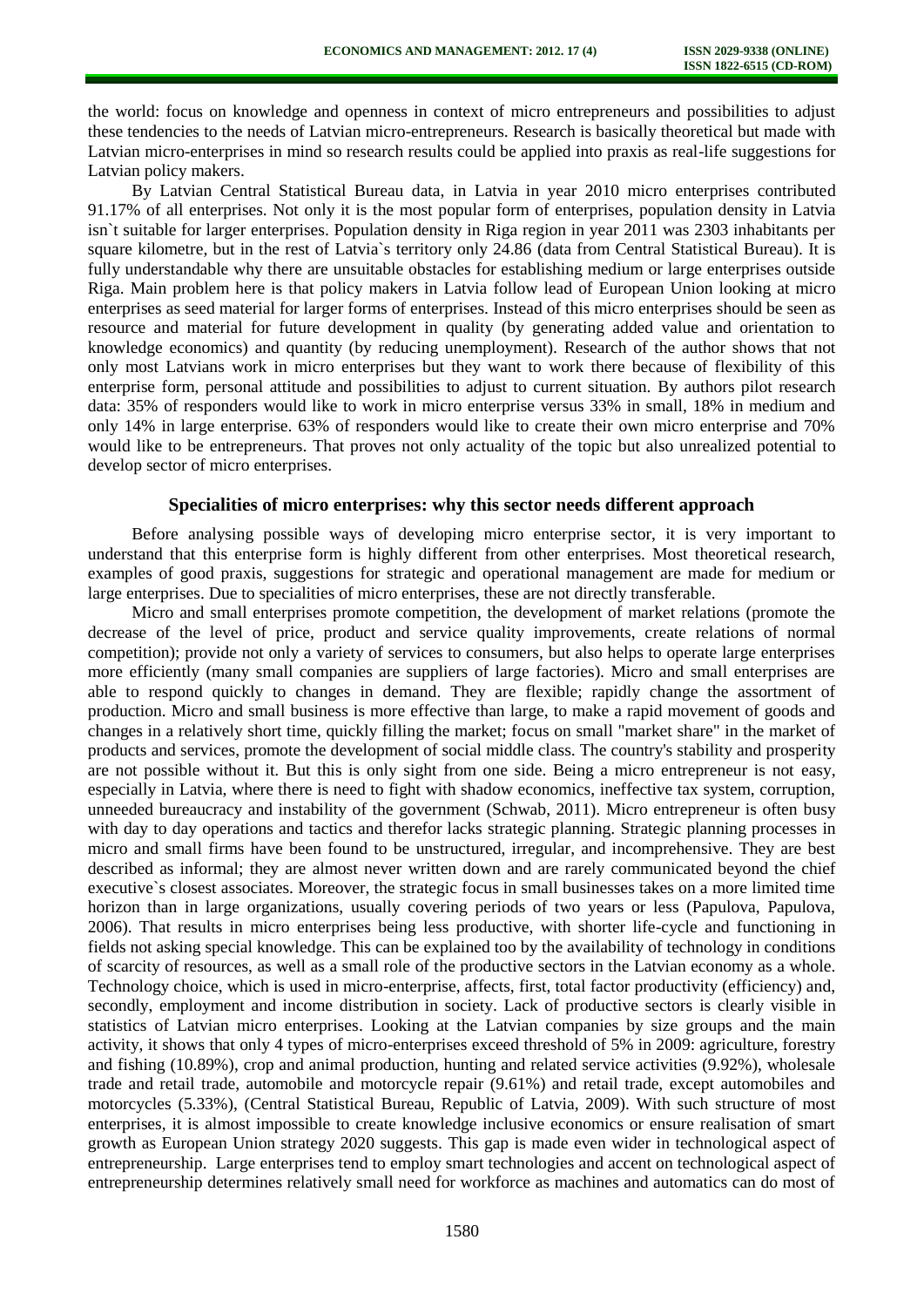the work, especially nowadays. Unlike large enterprises, micro and small enterprises tend to be work-force intensive and have much smaller part of technologies. As economic situation in Latvia and all European Union is challenging, changes must be made according to the obstacles, needs of the market and global situation.

#### **Openness and knowledge: new buzzwords in micro enterprise sector**

Development tendencies of micro enterprises could be divided in two parts: knowledge oriented development path, generating high technology, niche product or highly specified micro enterprises and cooperation (openness to opportunities) with state, research institutes and between enterprises. Openness, together with state`s support, is the key to fighting unemployment in Latvia and, in many cases, in gaining knowledge necessary for development of micro enterprise. But what are main problems Latvian micro entrepreneurs have to face? Great problem for Latvian entrepreneurs are lack of entrepreneurial skills and history what has resulted in quite damaging paradigm. A lot of Latvians see need of more micro entrepreneurs, even want to have their business but is hold back by doubts like "entrepreneur has to have special talent or mental gift", "entrepreneurs are not honest people", "this is only for very smart people", "it cannot be done without contacts I do not have" etc. Mentality of lonesome person, someone willing to do all by himself, is very damaging for entrepreneurial spirit as business is team sport where networking, being open to possibilities are very important. The empirical studies show that the training activity in micro enterprises is influenced mostly by three variables: the owner's commitment towards employee learning and knowledge sharing; the competitive strategies adopted by micro firms; and the way work is organized (Panagiotakopoulos, 2011).

Most important task of the state would be to give idea to society that micro business doesn`t necessary has to be very knowledge-intensive, has very bright idea beyond it or is something very exclusive. Micro entrepreneurship could be anywhere in range between high technologies and very simple service allowing its owner to nourish his everyday needs. Actually, the world tendency shows that more and more micro enterprises becomes service oriented, leaving production to larger types of enterprises and doing what they can best- adjust to changing needs in market, be flexible to client`s needs or demands, make tailor-made solutions for each situation or order. Orientation to service is weak point in Latvian enterprises because of our historical background. Significant transformation form 1990-ties in Central and Eastern Europe has engendered substantial changes in business conduct and service to its customers. Historically, the commandoriented economies did not encourage or emphasize service orientation in enterprises (Lynn, Lytle, Bobek, 2000). Together with lack of entrepreneurial experience, mentality of scarcity and secrecy and lack of state support, that results in Latvian micro entrepreneurs not being open and not cooperating. United States of America has successfully fought unemployment with the help of micro enterprises. In this success story key element is collaboration between the state and micro-entrepreneurs, but the importance of cooperation is topical in other ways: between micro-entrepreneurs and micro-entrepreneurs and research institutes. Many literature sources indicated that in cooperation and in building a social network micro and small businesses are able to respond to the challenges of global competition, using the opportunities of local market and collective competitive advantage (UNIDO, 2001). Importance of micro enterprises and their collaboration with the state is recognized not only in theory; By author's pilot research data, majority of responders -78% think micro enterprises are important for growth of Latvia and that Latvia need more micro entrepreneurs (86%). In same time, responders think that micro entrepreneurs in Latvia doesn`t receive sufficient support in knowledge and information field (42%) and doesn`t receive sufficient support in financial resources field (49%). By respondent thoughts, this is omission from the state as only 11% of responders consider collaboration between micro enterprises and state sufficient and effective. In this situation all the sides are to blame but mostly government: with smart guidance, support programs and strategic planning a lot could be done. In Latvia, government wait for initiative from entrepreneurs but don`t take into account specifics of micro enterprises- majority of business environment and the ones that need help. It is a great mistake to think of micro enterprise as smaller version of large or medium size enterprise. One of attributes of a micro enterprise is thing, that micro entrepreneur often has to fulfill a lot of roles all by himself. Micro enterprise doesn`t have human resources department, financial and legal departments, marketing, research and development center. Often micro entrepreneur has not only produce goods or offer service but also fulfill management, marketing or several else functions. In this case it is no wonder micro entrepreneur is concentrated on direct management and producing and therefor doesn`t have time to search out latest tendencies in management science, read books or scientific articles. It results in micro enterprise not meeting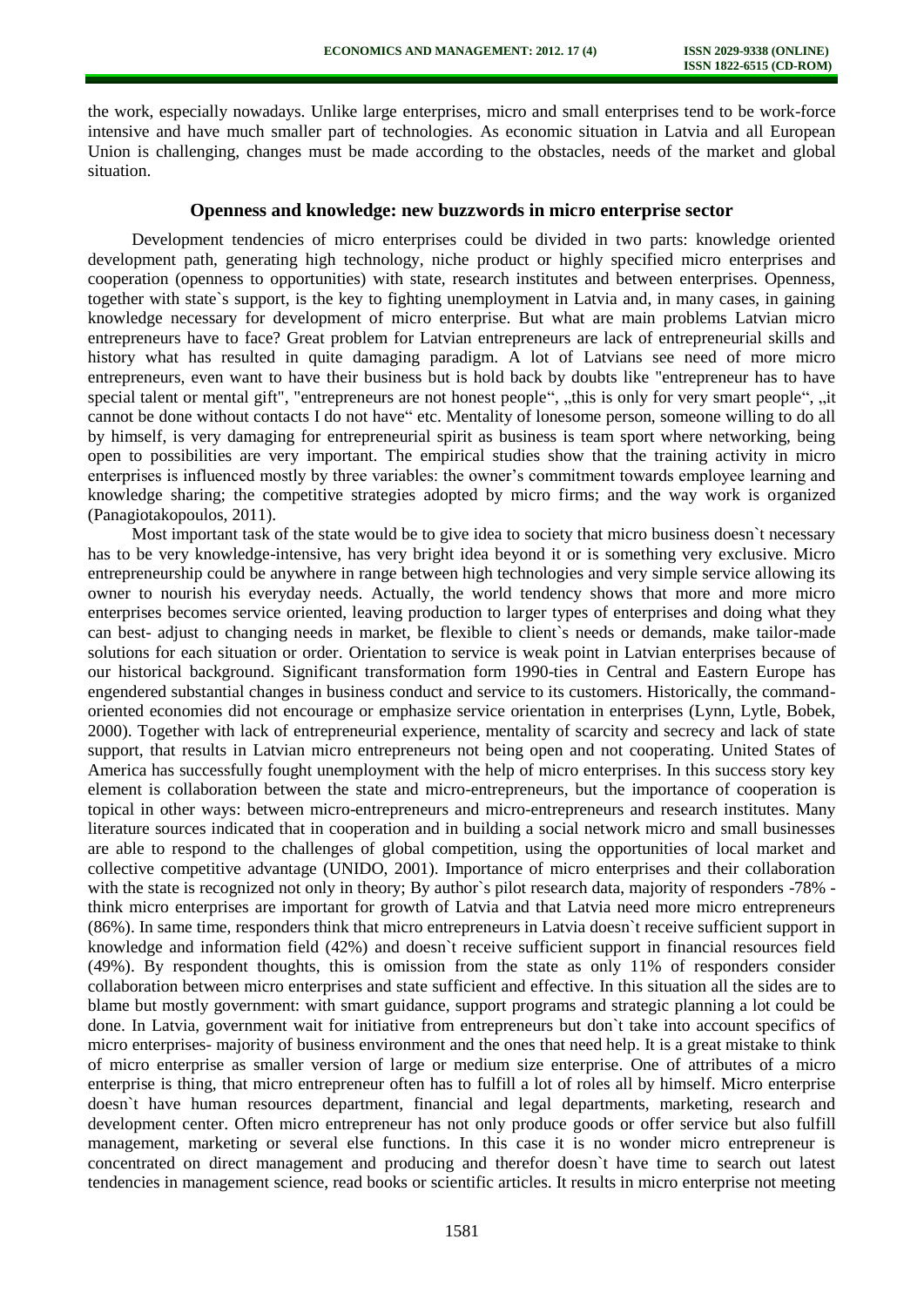its full potential because of lack of knowledge about methods, skills and newest tendencies in science and research. As products and services all around the world are getting smarter and smarter, more complicated and knowledge inclusive, there has emerged another tendency between micro and small entrepreneurs. As one person cannot accumulate all the newest trends and options, it has to be open to get it from outside. The majority of today's organizations have some kind of "knowledge management project" under way, and their total costs are often substantial. They are also a significant burden on senior management's time and attention so some organizations have appointed chief knowledge officers to help them cope (Spender, 2006). It could be too much of resources for micro entrepreneur to do. This need for knowledge without enough resources and state support in getting them by company itself has resulted in partnerships- both formal and informal platforms of knowledge sharing.

## **Partnership as tool in knowledge sharing and creation**

Networks allow the micro and small enterprises to create formal and informal collaboration, which can take many forms: knowledge sharing, or just trade relations or clarification of the relationship network, which could include different stakeholders, such as formal and informal institutional actors. As shown by the scientific literature, the main role in these complex networks has universities and research centers, and other institutions that provide external support in many production and service related questions as well as promote innovative activity (Dubini and Aldrich, 1991; Storey, 1994; Drucker, 1984, 1985; Pavitt, Robson un Townsend, 1987; Acs un Audretsch, 1988).

Partnership allow knowledge transfer, know-how and create new knowledge. Even more, in partnership functions synergetic effect- the total gain is greater than the sum of each part. As micro entrepreneurs are very busy operating business and producing goods, they often reacts to problems not foresees them. That is one of reasons why partnerships are extremely handful: by dealing with each other`s experience it is possible in advance be warned about possible risks and find out solutions to problems not yet faced as development phases of micro enterprises tend to be similar. Partnership also offers greater possibilities of cooperation thus fostering business development of both partners. Orientation on knowledge is extremely important to European Union as right now it is not in same place as Eastern countries and United States. With an average of 1,8% of research and development expenditure as percentage of GDP in 2007 compared with 2,7% in the US and more than 3% in Japan or South Korea, aggregate research and development spending in Europe lags significantly behind competitors. Moreover, the average share of people with territory education for 25-64 years old is only 23% compared with 40% for Japan and 39% in the US. Europe has many universities but only two (Cambridge and Oxford) in the top ten of the Shanghai ranking. Moreover, with only 16% of world patents registered by the EU compared with 35% by the US or 18% by Japan, it could do much better in turning knowledge into business (the confederation of European Business data).

Volume of knowledge builds micro-enterprise human capital, which determines the company's success or failure in the market. Micro, small and medium sized enterprise success will depend on recruiting and retraining human capital. Human capital has become the new buzzword for companies in today's knowledgebased economies. Labor shortages for qualified employees and the need for highly skilled employees to fuel this knowledge-based economy has become apparent (Pearson, 2005). Therefor need of following latest tendencies in education is essential to micro entrepreneurs. One of the most promising trends in education is the competence-based education that includes learning from each other and learning through doing and developing performances. A similar concept is two or more person participation with a specific target for growth. Unlike this, the partnership's concept focuses on inter-organizational context. In the case of small firms, research evidence suggests that such organizations are less likely than larger employers to provide training to employees. Although there are strong arguments to suggest that this type of approach is perfectly rational from the point of view of the small business owner who lacks the financial capital to fund training activities, it may not produce the optimum level or mix of skills for the economy as a whole (Johnson, 2002) Because of this, it is extremely important to gain knowledge elsewhere. In a similar manner as a learning organization can learn inside the organization and learn from other organizations, the network can include learning in it and from it. There is critical importance in both organizational learning and learning from organizations, and, in network learning context, development of learning mechanism is essential.

Despite the fact that national and local economies worldwide are largely constituted of micro-firms and small enterprises (Observatory of European SMEs, 2003), research that focuses specifically on workplace training and skills development in micro-businesses is missing from the specialist literature.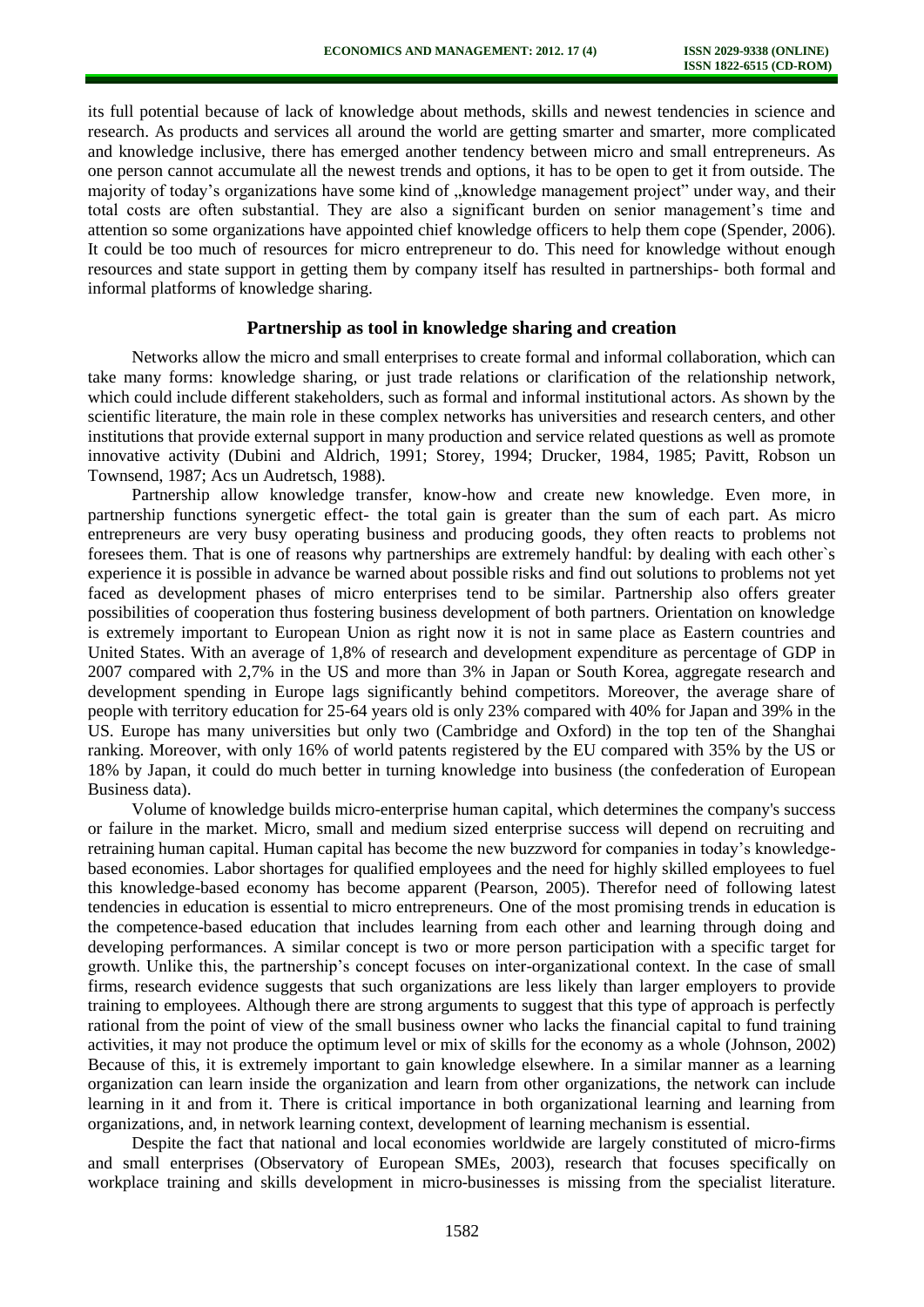Although there is an extensive literature on what stimulates training in large organizations, the state of knowledge around this issue in micro enterprises remains very limited (Matlay, 2002; Senker, 2002). This is why there is tendency for informal partnership platforms to emerge instead of planned and state`s supported partnership establishing. This creates risk for not well-thought over actions and insufficient knowledge base.

Partnership establishing should be done thru strategic approach to connect company's aims with direct action and therefore results. The more knowledge network of partners has, the more they can share; and as knowledge has tendency to develop in clusters, enterprise should use their advantage. Clusters, formed as a result of improving the business environment, are defined as geographically-related group of companies and institutions, who have both common and complementary issues. Since the sum of the parts is greater than the value of individual companies or institutions, cluster creates synergies that create the preconditions for creativity and innovation development. This is highly important for European Union on its way to knowledge intensive economics. By the end of the twentieth century, two thirds of the global partnership consisted of North American companies, mostly from the United States. Asian companies were engaged in one third of global partnerships and Europe companies - in just one quarter (United Nations Publications, 2002). These indicators reflect trends in the region to engage in and initiate a partnership link, but read in context of the micro-partnerships, each region's entrepreneurial orientation fields should take into account and policy makers should learn from each other.

#### **Conclusions**

- 1. Micro enterprises are the most important part of entrepreneurial environment not only because they contribute most part of all enterprises but also because of their social duty in providing work places. In the case of Latvia, micro enterprises are most suitable enterprise form and therefore must be treated with needed respect. Government should tribute special attention to micro enterprises` needs taking into account their specific features and actual problems.
- 2. Micro enterprises lack strategic sight, planning and management and that results in non-productive operation in knowledge-extensive fields. To enliven European Union strategy 2020 there is need for fostering knowledge management, especially knowledge need planning and adequate support for knowledge gain.
- 3. Most actual trends in micro enterprise environment are knowledge-orientation and being open to possibilities thru cooperation. That results in more and more service micro enterprises. Due to time and other resources lack, micro enterprises often has unrealized need of knowledge gain. This can be effectively solved thru both formal and informal partnerships.
- 4. Research shows Latvian micro enterprises lack cooperation in all levels: between themselves, between micro enterprises and government and between micro enterprises and research institutes and organizations what would deliver both commercialization of newest inventions and create smarter and knowledge-intensive companies.
- 5. Several changes have to be made to foster development of Latvian micro enterprises and ensure orientation to knowledge and innovation.
	- a. There is need of paradigm change in minds of micro-entrepreneurs to promote openness and free knowledge flow instead of secrecy.
	- b. Initiatives showing best practice examples and encouraging knowledge sharing and partnerships are needed.
	- c. information of specific details of knowledge and other resource management in micro enterprises has to be outspread. Only keeping in time with newest and effective proved tendencies of the world can ensure orientation of Latvian micro enterprises to knowledge- inclusive economics.

#### **References**

- 1. Acs, Z.J. and Audretsch, D.B. (1988). Innovation in Large and Small Firms: An Empirical Analysis. The American Economic Review 78(4), 678-690.
- 2. Davies, T.A. (2001). Enhancing competitiveness in the manufacturing sector: key opportunities provided by inter firm clustering. Competitiveness Review, Vol. 11 No. 2, pp. 4-12
- 3. Drucker, P.F. (1984). Our entrepreneurial economy. Harvard Business Review, January February, 59-64.